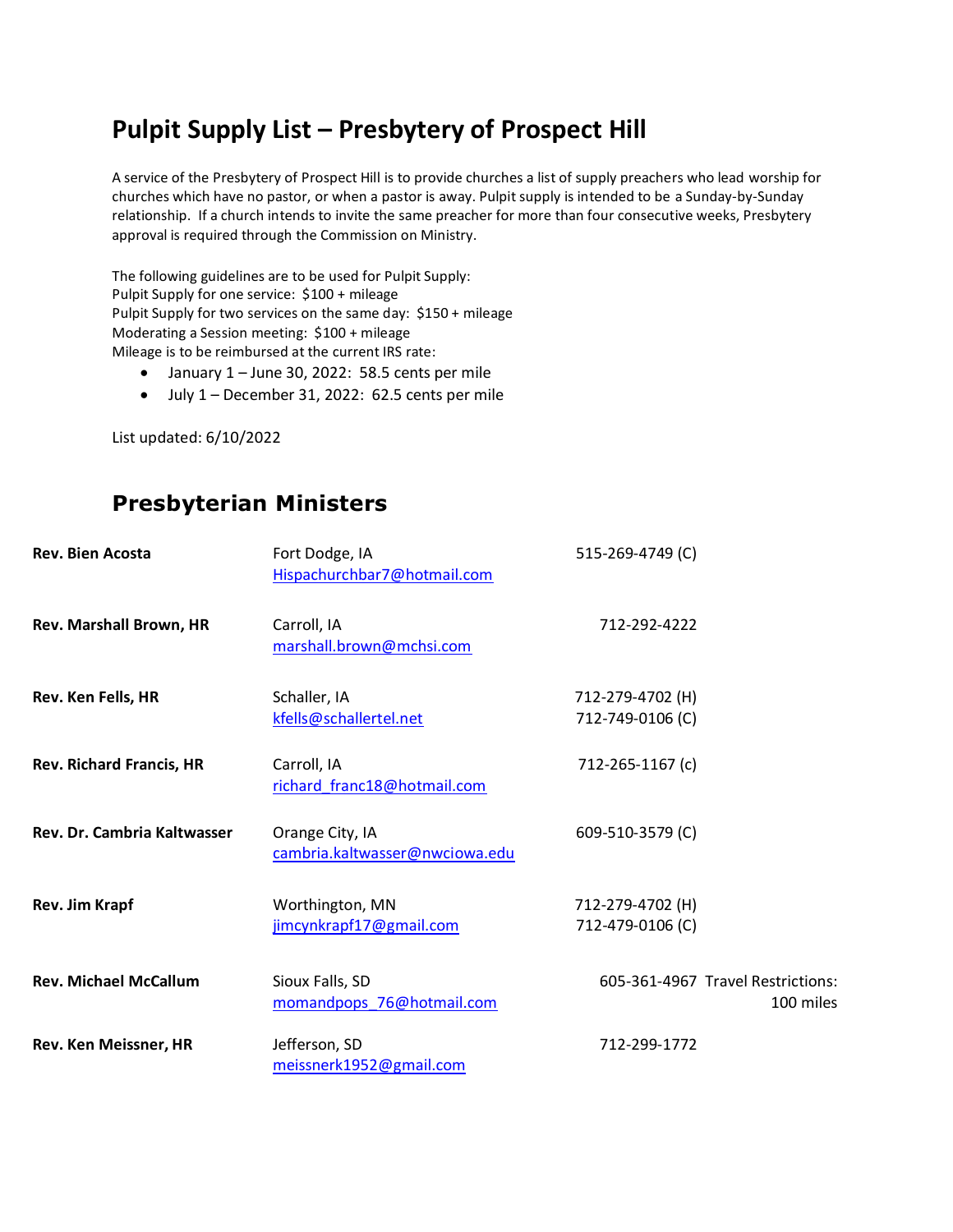[ddqueen70@live.com](mailto:ddqueen70@live.com)

712-732-4286

## **Ministers of Other Denominations**

| <b>Rev. Trish Underberg (ELCA)</b> | Spirit Lake, IA<br>underbergtrish@gmail.com | 712-660-8583                                   |
|------------------------------------|---------------------------------------------|------------------------------------------------|
| <b>Rev. Mark Volkers (RCA, HR)</b> | Sioux Falls, SD<br>revmv@hotmail.com        | 605-271-7564 Travel Restrictions:<br>100 miles |

## **Lay Preachers**

| <b>Norma Berquist</b>   | Grad. Leadership Dev. for Ministry<br>Mankato, MN<br>nib@hickorytech.net    |                                      | 507-625-4524 Travel Restrictions:<br>60 miles |
|-------------------------|-----------------------------------------------------------------------------|--------------------------------------|-----------------------------------------------|
| Michael Brady, Ph.D.    | Dakota Dunes, SD<br>Michaelbrady1961@gmail.com                              | 651-472-4354                         |                                               |
| <b>Barry Brandt</b>     | <b>RCA</b>                                                                  | 712-441-6084                         |                                               |
| <b>Bill Crawford</b>    | PC(USA) Ruling Elder<br>Glidden, Iowa<br>wrc@netins.net                     | 319-350-5912                         |                                               |
| <b>Joan Engstrom</b>    | Grad. Leadership for Dev. Ministry<br>St. James, MN<br>gejjstrom@gmail.com  |                                      | 507-375-4533 Travel Restrictions:<br>60 miles |
| Donna Flint, CRE        | Brookings, SD - mileage measured<br>from Primghar, IA<br>flintd99@gmail.com | 605-696-0143 (H)<br>605-695-6787 (C) |                                               |
| <b>Robby Flint, CRE</b> | Brookings, SD - mileage measured<br>from Primghar, IA<br>flintd99@gmail.com | 605-696-0143 (H)<br>605-695-3735 (C) |                                               |
| <b>Sue Goebel</b>       | Glencoe, MN<br>suegoebel@ymail.com                                          | 320-510-1365                         | Would like 3-4<br>weeks notice                |
| <b>Kathy Knips</b>      | Grad. Leadership Dev. for Ministry<br>Lismore, MN<br>kathyknips@hotmail.com | 507-360-4702                         |                                               |
| <b>Beverly Logsdon</b>  | PC(USA)<br>Sioux City, IA<br>bjlogsdon@msn.com                              | 712-898-1998                         |                                               |